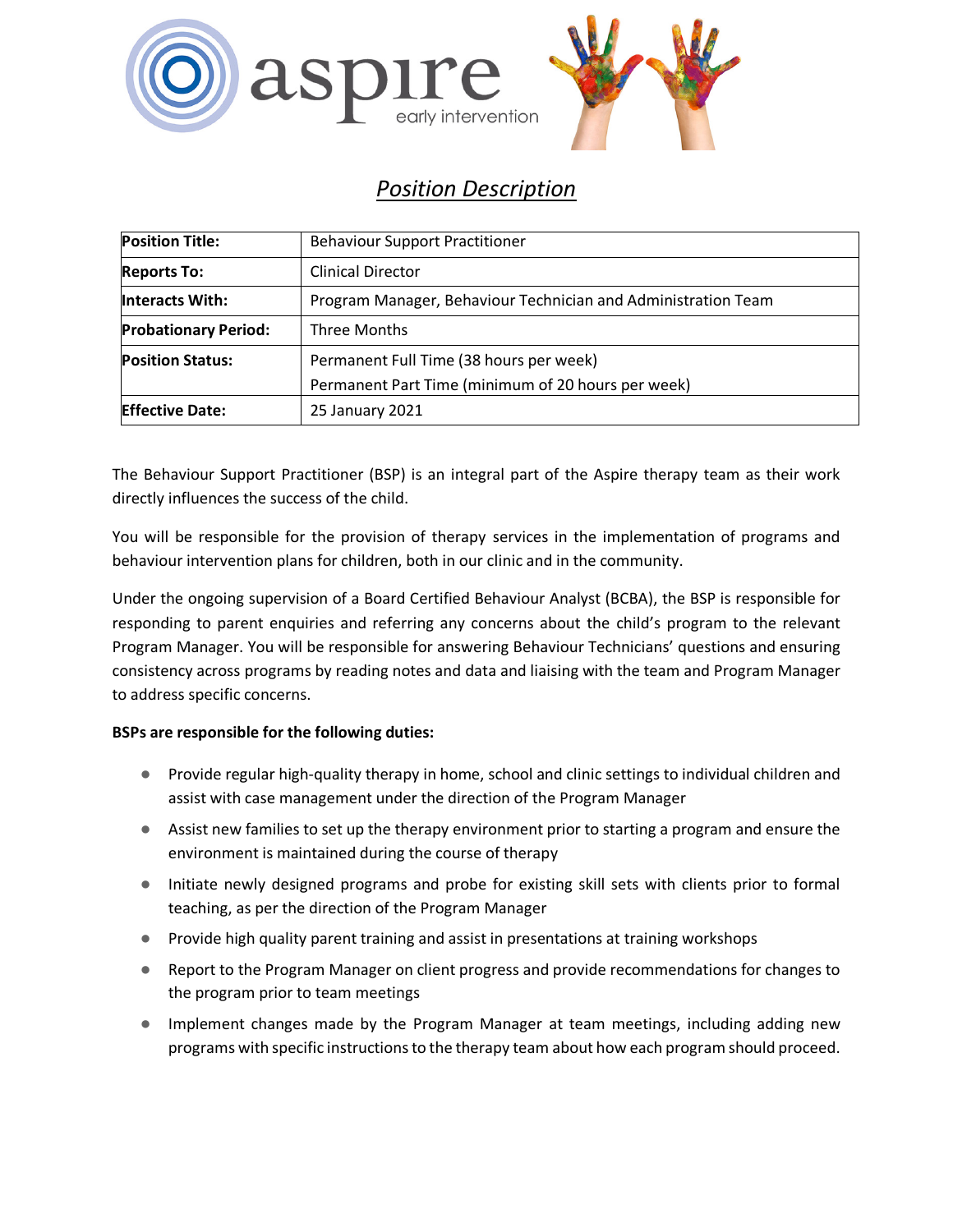- Proactively assist families to meet administrative program requirements (i.e. scheduling hours of therapy, scheduling external meetings with (pre)schools and Program Manager, providing necessary materials)
- Administrative responsibilities including the checking and marking of therapy data and notes
- Conduct First Steps programs under the guidance of a Program Manager
- Undertake all internal procedures to enable timely, compliant and accurate billing to clients
- Conduct VB-MAPP, PEAK and ESDM assessments and write reports once deemed competent by the Clinical Director
- Demonstrate workplace behaviours that align with Aspire's values and philosophy
- Other reasonable duties as directed

#### **Essential Criteria:**

This list is representative of the knowledge, skill and ability required to perform this role successfully:

- 1. You will have either:
	- completed the coursework and the majority of the supervised field experience to be eligible to sit the Behavior Analyst Certification Board exam OR
	- have a Bachelor of Psychology or other relevant degree OR 2 years full-time equivalent demonstrated experience as a Behaviour Technician or independent therapist, AND within 3 months of starting the role will have enrolled to commence the Behaviour Analytic coursework and commenced supervised field experience towards obtaining a BcaBA/BCBA.
- 2. Demonstrated ability to deliver First Steps program with the theoretical knowledge of Behavioural Skills Training
- 3. Practical and theoretical competence in teaching the Registered Behaviour Technician Task List (2nd Edition)
- 4. Experience working with families and children with additional needs, particularly ASD, utilising a family centered approach
- 5. Excellent interpersonal skills and the ability to build rapport with families
- 6. Demonstrated ability to work independently and implement skill-based programs for a wide variety of abilities
- 7. Practical competence in managing problem behaviour
- 8. Demonstrated ability to work collaboratively within a multidisciplinary team
- 9. Enthusiasm, flexibility and a commitment to quality delivery of services
- 10. A demonstrated ability to communicate effectively in English, both orally and in writing.